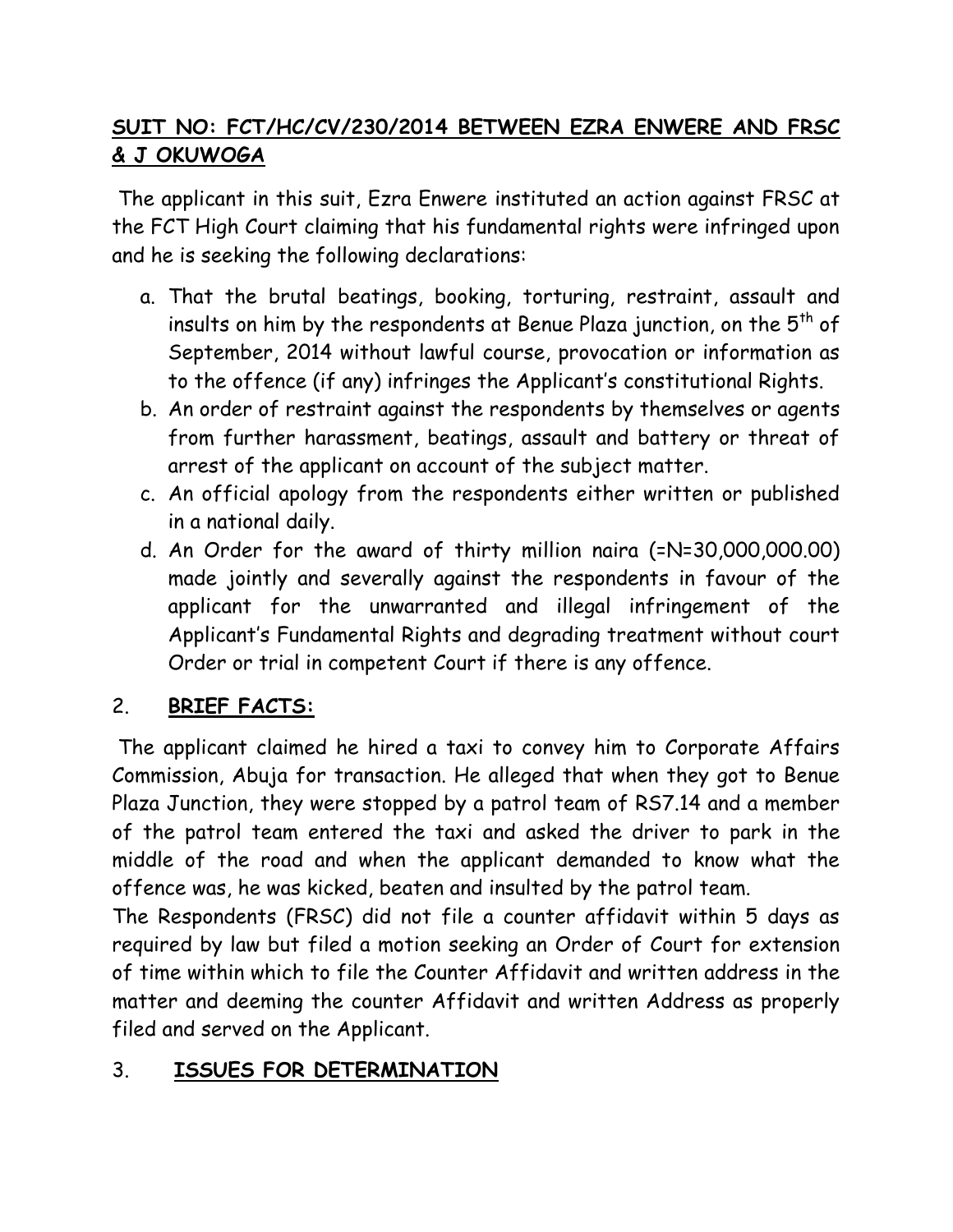- **a.** Whether it is lawful for the respondents to arrest any person reasonably suspected of having committed a traffic offence.
- **b.** Whether from the process filed by the applicant, he has made out a case against the respondents for violation of his fundamental human rights to entitle him to the declaratory reliefs and Orders sought.
- **c.** Whether a claim for damages can be granted where infringement or breach of fundamental human rights cannot be attributed to the respondents or where claim is not proved.

#### 4. **ARGUMENT**

### **ISSUE ONE:**

The learned defence counsel argued that the applicant's allegation of being arrested, detained and tortured, without adducing any evidence thereof, was denied by the respondents. The position of the law is that " an applicant's right is likely to be infringed where there are enough acts on the part of the respondent aimed essentially and unequivocally towards the contravention of the applicant's right. There is nothing on the face of the applicant's process that substantiates his claim". See Ezeadukwa Vs. Maduka (1997)8NWLR (pt 518) C.A.635.

Also, there is no averment in the evidence of the applicant near or close to showing an infringement of his right. Freedom of movement, just like any other right, is not absolute but subject to permissible restriction. See Williams Majekodumi (1962) 2 NSCC 268. In order to succeed in an action for unlawful arrest, the person arrested must prove to the smallest details that the arrest was unlawful in the sense that the laid down procedure was not followed by the person effecting the arrest. See Ikonne Vs Commissioner of Police (1986) 4 NWLR (pt.36) 473 referred to (p.663, paragraphs C-D). FRSC in the exercise of its functions are empowered to use their discretion, to caution and educate motorist and members of the public on the importance of discipline on the highway. Section 10(2)(c) FRSC (Establishment) Act, 2007.

Furthermore, FRSC is empowered to arrest any person suspected of committing or having committed traffic offences. Section 10(5)(a)(b)(e) and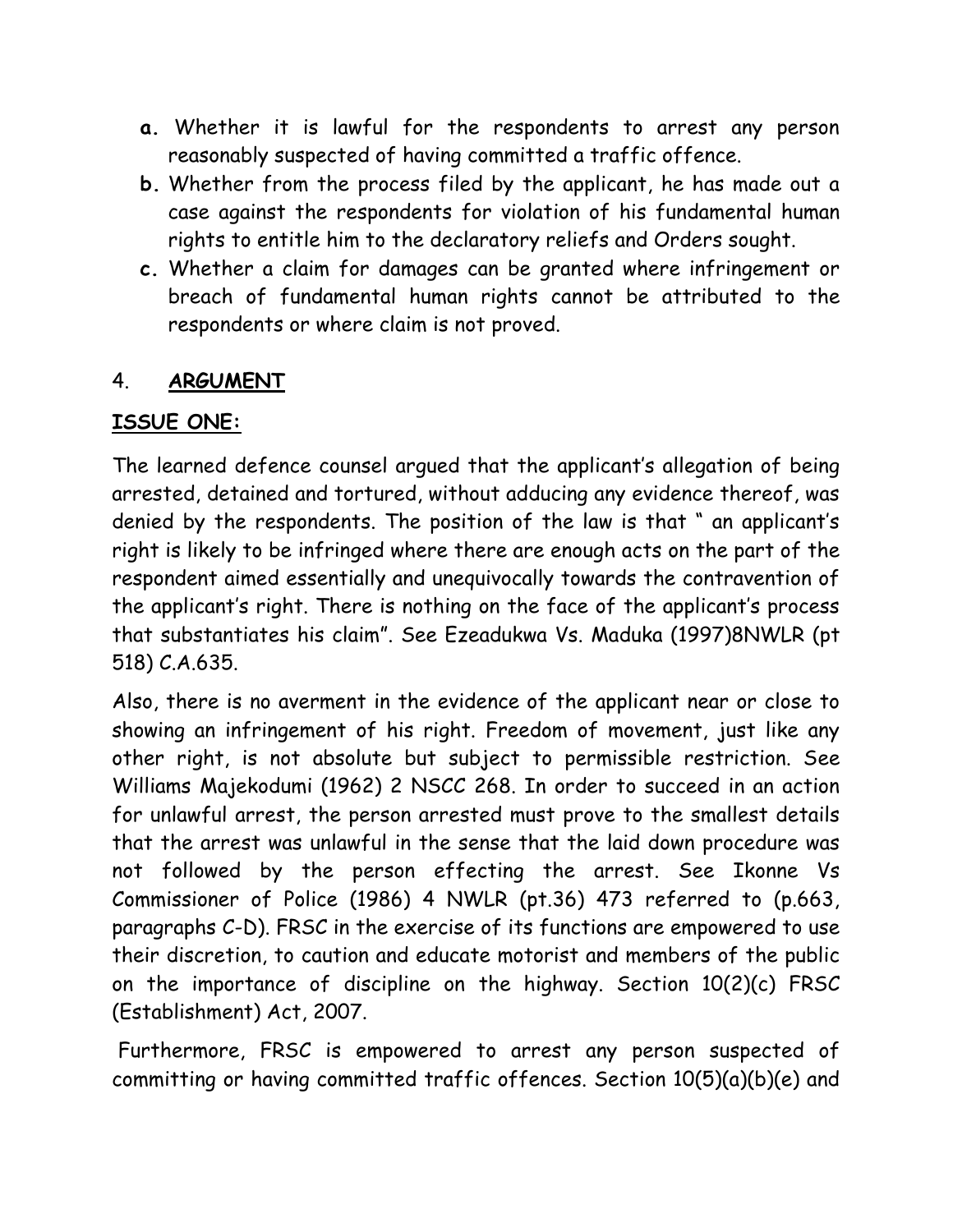(h). The extent and limit of the right to personal liberty needs to be kept in perspective, as the Supreme Court cautioned in the case of Dokubo-Asari Vs FRN (2008)3 CCLR (S.C.) 450 where Muhammed, JSC, held that the provisions of section 35 of the 1999 Constitution leaves no one in doubt that the Section is not absolute.

# **5. ISSUE TWO:**

A party who is claiming a relief, particularly declarative relief must adduce credible and relevant evidence in proving his case. See Olaniyan Vs Odeyemi (1996) 7 NWLR (pt.459)205 at p.207. It is a trite law that the burden of proving infraction on fundamental human rights lies on the applicant and not the respondent. See Chief Dr. O Fajemirokun Vs Commercial Bank Nig. Ltd. & Another. (2009) 2-3 S.C (pt.1) at 29. It is trite law that he who asserts must prove. See section 135-137 of the evidence Act, which laid down the fundamentals of such proof.

In addition, the applicant alleged that he was arrested, detained, brutally beaten and tortured without any lawful authority. He did not produce any evidence to support the allegation. The respondents deposed in their affidavit that the applicant was not the owner of the taxi that was lawfully stopped neither was he the driver of the taxi that committed the traffic offence.

The Fundamental Rights (Enforcement Procedure) Rule 2009 grants the applicant some latitudes in the enforcement of his Right. Nonetheless, it does not remove the general burden of proof imposed by law or sacrifice the need to do justice to all concerned. Where an applicant fails to discharge the burden imposed by law, the application will be dismissed irrespective of the emotion evoked. Where the burden is placed on an applicant to produce a relevant document in proof of his case, that burden, no matter how onerous it may be, must be discharged. See Fajemirokun Vs Commercial Bank Nig. Ltd & Anor (Supra, pp 54 -55).

The Applicant therefore, failed to tender documents required to prove his arrest, detention and torture. The respondents have no burden to discharge. The applicant failed to establish his case with concrete and relevant evidence.